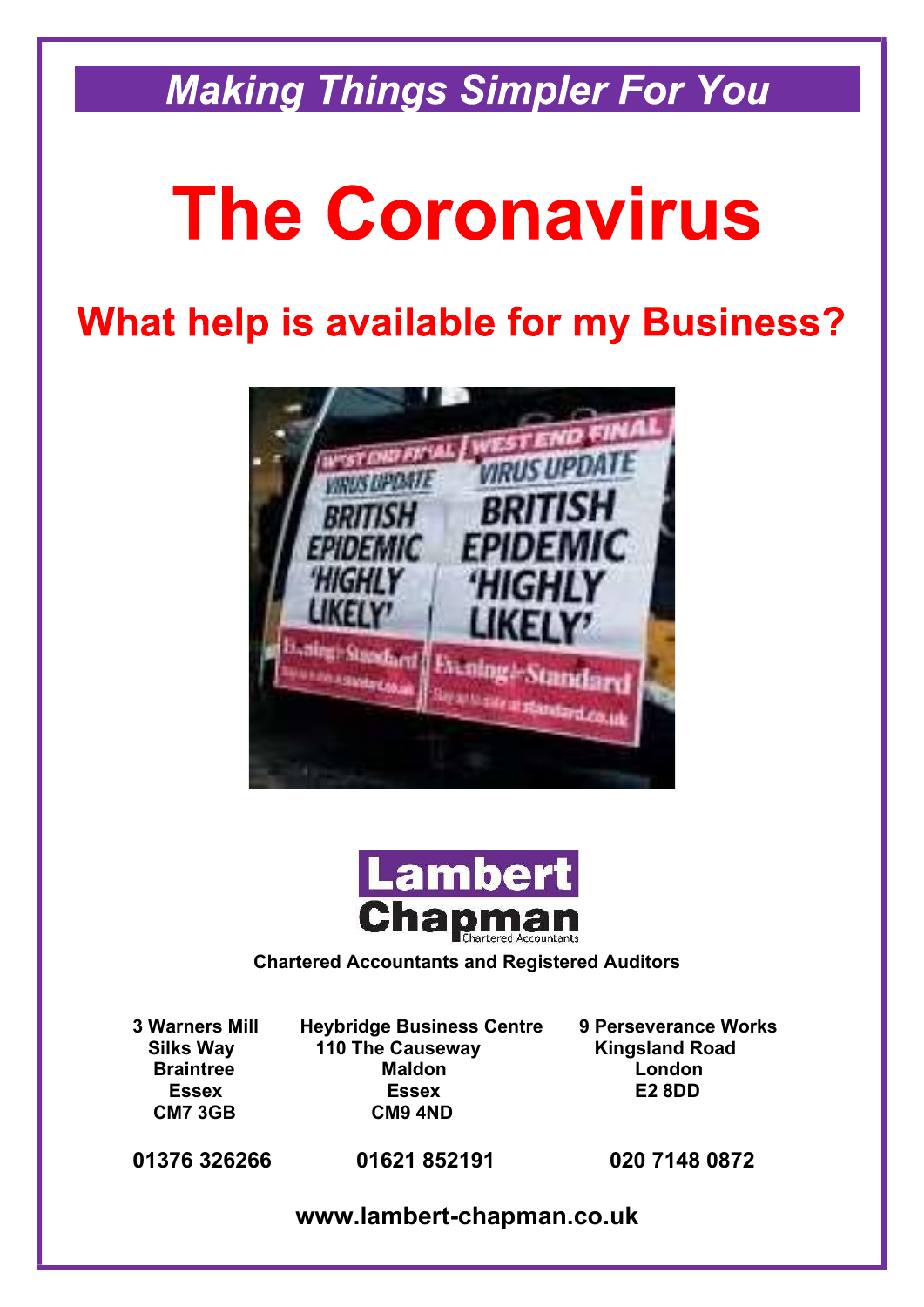# **FINANCIAL CONSIDERATIONS**

# **Terms of Reference**

The Coronavirus is presenting us all with unprecedented concern for the financial security of our businesses as none of us know how this will develop and how long it may last. National and International employers are already on slowdowns and some are indicating to their employees that they can foresee a situation in which dramatic change may be required to keep the business trading.

In the Budget Statement of 11 March 2020 a range of measures were announced to assist businesses as we enter into this difficult time. The purpose of this helpsheet is to provide you with the announcements so that you are able to decide what you are entitled to and how you should make the claims that apply to you quickly so that the funds that you are entitled to are in your bank account working for you as quickly as possible.

# **Payroll Amendments and Recovery of Statutory Sick Pay (SSP)**

The Government are recommending self isolation for 14 days by individuals who have come into contact with a person suffering from COVID-19 or been in an area that is heavily infected. To assist with this objective the SSP rules have been amended so that employees receive payment from day 1 rather than day 4 if it was another illness.

This will apply to employees who earn more than £118 a week. For those earning less than this sum a claim for Universal Credit or contributory Employment and Support Allowance will need to be made.

The rules for reclaiming SSP have been amended to enable businesses with fewer than 250 employees to recover these payments in full. This will only relate to payments made under COVID-19. Any SSP paid out for other reasons will continue to follow the normal rules.

The refund will cover up to 2 weeks SSP per eligible employee who has been off work because of COVID-19. As the Employer you will be responsible for keeping a record of staff absences but there will not be the need to provide a GP fit note for COVID-19.

At the present time there is no mechanism for these SSP repayments and as this is very new it may take some time for it to be figured out. The Government are promising to work with Employers to set up this mechanism.

If you have more than 250 Employees then you will not be eligible to reclaim SSP. This is because you are considered to be a large employer. If you provide temporary workers to others as part of your trade then these workers will be considered to be your own if they pass through a payroll schemes operated by yourself.

If you cannot recover SSP you may have the potential to pay significant sums to your employees by reference to the size of your headcount. This may cause you financial hardship very quickly. We have already written to a Member of Parliament regarding this as size does not necessarily indicate you can cover this liability without pressure on your working capital. Whilst the Government's immediate action is welcome it will display factors that have not been considered or intended and based upon the statement "whatever it takes" we believe that bringing this to their attention speedily could lead to amendments so that the economy is not pressurised more than it needs to be. Please speak to us if you need our advice on this point.

#### **Business Rates**

As we are all aware business rates have caused particular problems in certain sectors and the Government acted by introducing discount for businesses particularly in the retail sector. As part of the Coronavirus announcements this retail discount has been expanded to 100% for one year and expanded into the leisure and hospitality sectors. They have also increased the planned rates discount for Public Houses from £1,000 to £5,000.

Those businesses who are eligible for the newly expanded retail discount and/or the new Public House discount should apply to their local authority to make sure they get processed for the relief.

Enquiries regarding eligibility for the reliefs should be directed towards the relevant local authority.

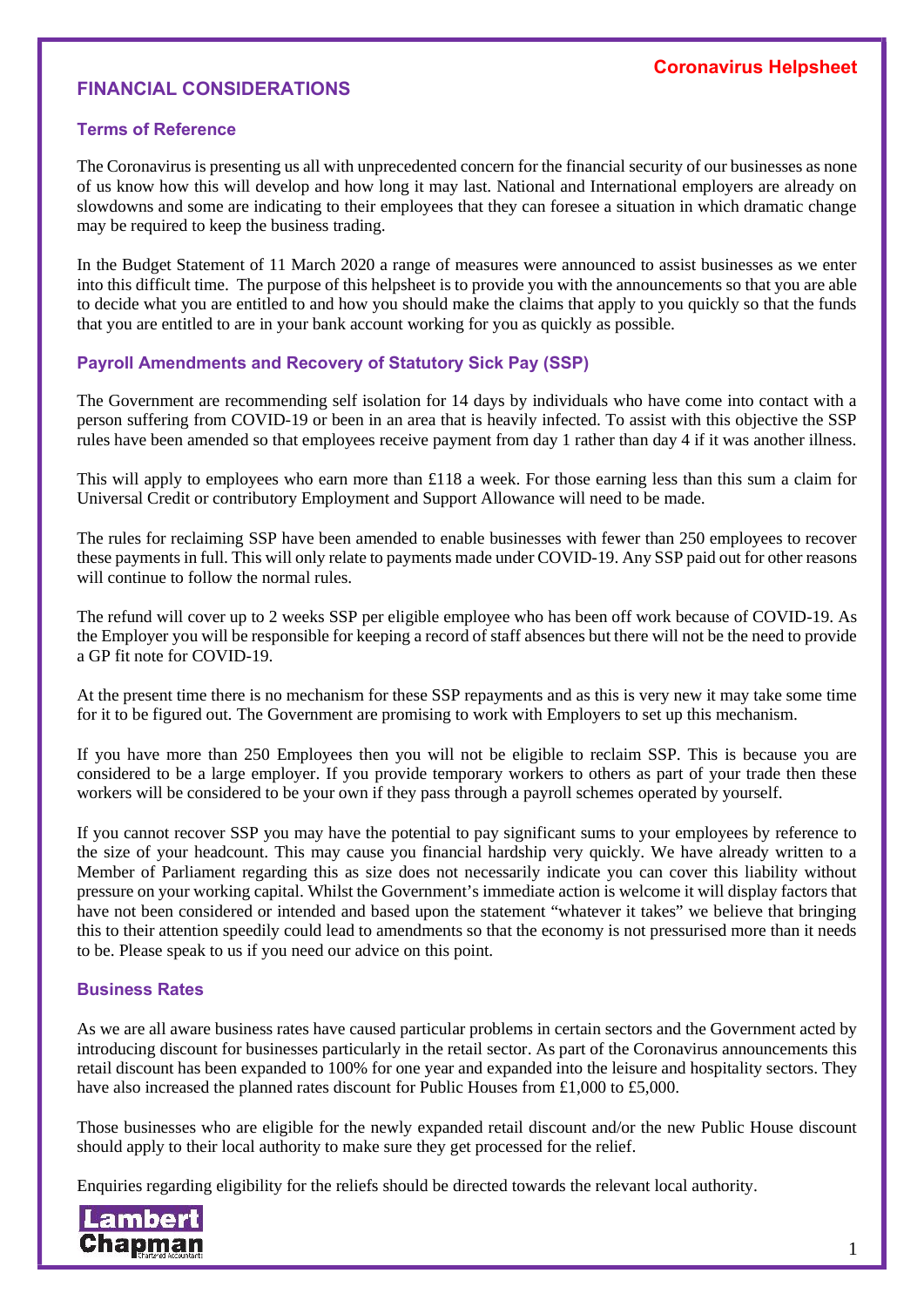# **Coronavirus Helpsheet**

# **FINANCIAL CONSIDERATIONS**

#### **Business Rates**

Guidance relating to the application on the expanded retail discount is not yet published and we are advised that this should be in place by March 20 2020.

A further £2.2bn will be given to local authorities to support small businesses that already pay little or no Business Rates because of Small Business Rate Relief (SBBR). This will allow them to give a one off grant of £3,000 to help businesses currently eligible for SBBR or Rural Rate Relief to help meet their ongoing business cost. It is estimated that this equates to around 3 months of rent.

#### **Business Interruption Loan Scheme**

The British Business Bank have been tasked with providing a new temporary Coronavirus Business Interruption Loan Scheme. This will launch in a matter of weeks and Lambert Chapman have a relationship with the Bank's local representative and will be in contact with him to obtain more details as they are released.

The Scheme is aimed at supporting businesses to access bank lending and overdrafts. Lenders will get an 80% guarantee on each loan subject to a per lender cap on claims to give lenders further confidence in supporting the SME market. There will be no charge made by the Government for this guarantee and the scheme will support loans up to a maximum sum of £1.2m. It is expected that this will provide up to £1bn of extra funding on top of that already provided by the British Business Bank.

#### **Time To Pay**

HM Revenue & Customs already operate a Time to Pay service to assist businesses suffering from financial difficulties to continue trading whilst paying outstanding VAT, PAYE, corporation tax or income tax over a period. Applications are subject to a number of checks and these can be arduous in terms of providing financial forecasts for larger requests.

The Time to Pay Scheme will be extended to include those businesses that are suffering financial hardship as a result of COVID-19 and a further 2,000 call handlers have been provided to discuss individual cases. The new helpline has its own number which is 0800 0159 559.

# **The Self Employed**

If you trade in your own name as a Sole Trader or along with others in a Partnership or Limited Liability Partnership you will not be eligible for Statutory Sick Pay because you take drawings from the business rather than a wage under Pay As You Earn. You would therefore be required to make a claim for Universal Credit or Contributory Employment and Support Allowance (ESA). The amount received under this scheme is £73.10 if you are over 25 and £57.90 if you are under 25. ESA is paid every 2 weeks.